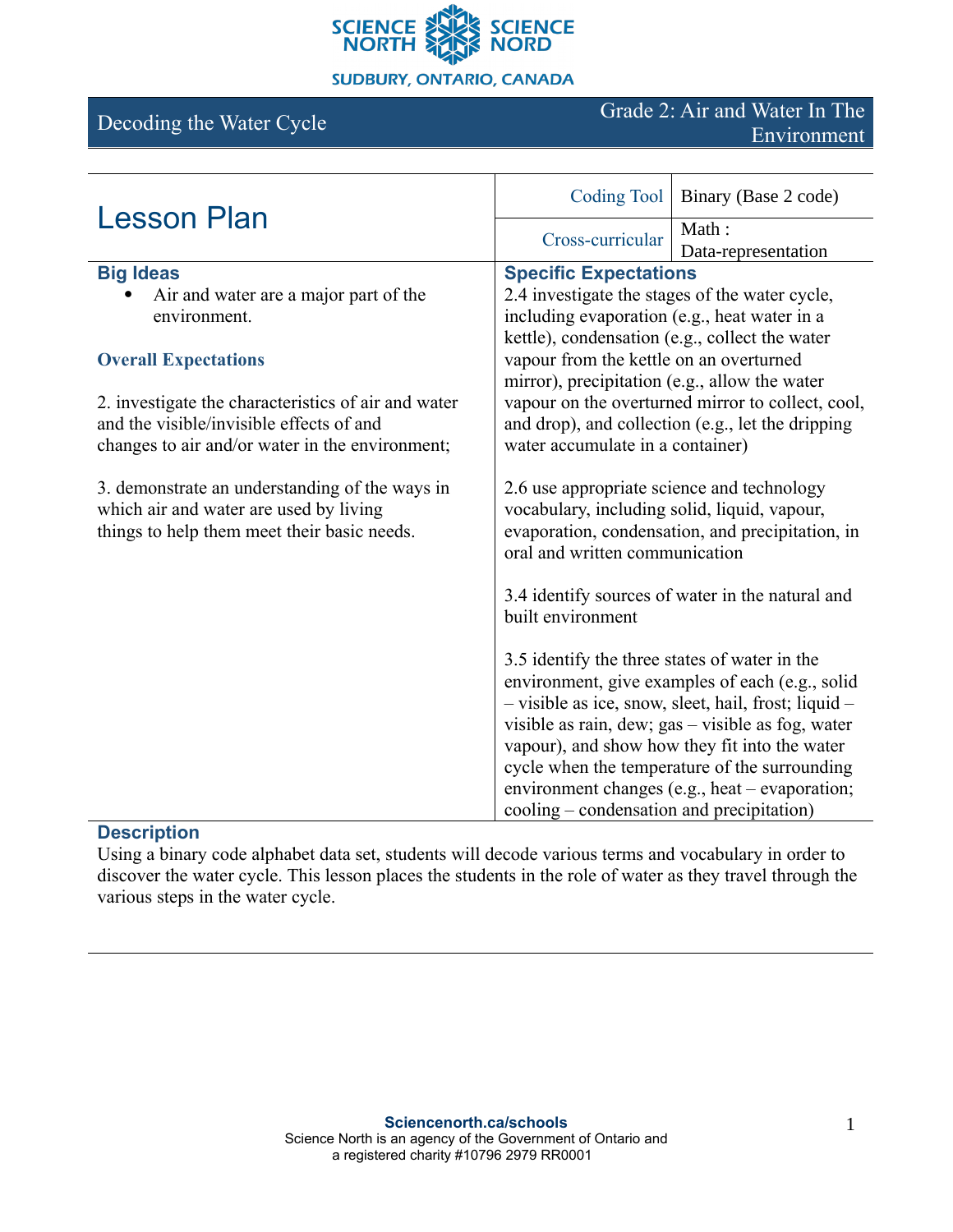

#### **SUDBURY, ONTARIO, CANADA**

| <b>Materials</b><br>Binary reference sheet handout<br>٠<br>Water Cycle phase binary worksheets (with<br>$\bullet$<br>answer key)<br>Phase codes sheets (with answer key)<br>$\bullet$<br>Alternatively, activity sheets (can be printed<br>$\bullet$<br>on posters/ bristol board stations in the<br>classroom) | <b>Computational Thinking Skills</b><br>Generalising and patterns<br>Data representation |
|-----------------------------------------------------------------------------------------------------------------------------------------------------------------------------------------------------------------------------------------------------------------------------------------------------------------|------------------------------------------------------------------------------------------|
| Intendication                                                                                                                                                                                                                                                                                                   |                                                                                          |

#### **Introduction**

Discuss how computers, tablets, etc. use code to remember and understand the things around them. The most basic form of this code is called binary, where there are two options, a 1 or 0. In this lesson, binary is represented by two different colours of water droplets.

The students will take on the role of water living in the water cycle. They will have the challenge of decoding key words to move to the next level. They will read and use the coded water alphabet

Explore the alphabet code sheet with the students. This will be the tool they will use to accomplish the task of decoding the water cycle. Explain that each letter of the alphabet has a specific code. Place a code for the word Water Cycle on the board. With the students, decode the word using the chart to demonstrate the process.

## **Action**

**Task:** Students, in groups (or individually), will each begin their journey at different stages in the cycle. They will complete the worksheet by revealing all the words in a given station. Example, for COLLECTION the keywords are, lakes, oceans, rivers etc. Once completed, the teacher will give them the advancement word, to move onto the next phase. Example, EVAPORATION will bring the group into water in the form of vapour, leading them to CONDENSATION in the clouds and finally to PRECIPITATION as rain.

**Optional:** Create exploration stations at every phase of the cycle. Example: boiling water onto a spoon to see condensation.

The steps are as follows:

- COLLECTION: Lakes, rivers, oceans, ponds, pools, wells, drains etc.
- EVAPORATION: Heat, sun, gas, vapour, boiling,